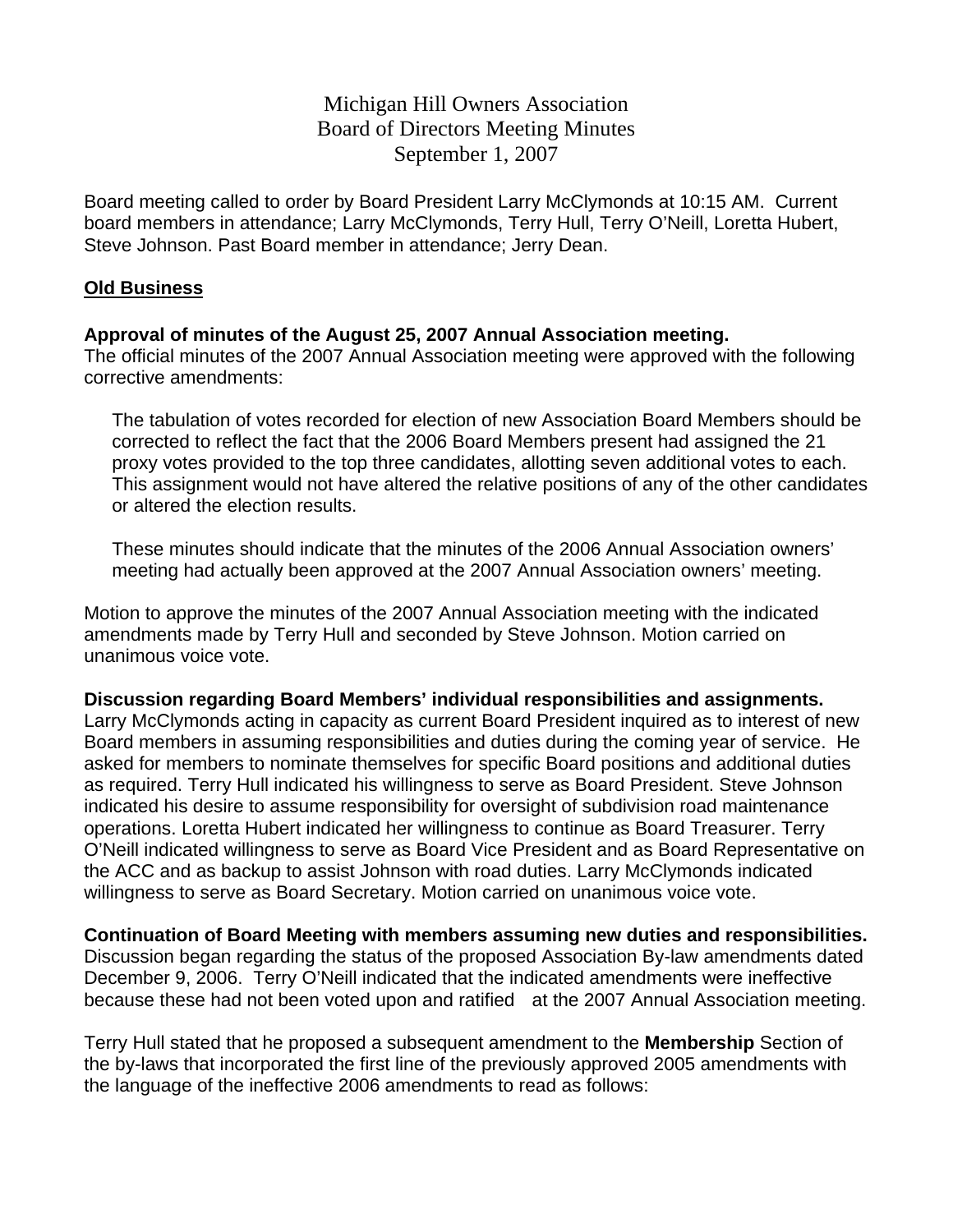**Any person, persons or entity purchasing property within the MICHIGAN HILL development automatically becomes a member of the MHOA when the purchase is closed and title transfers. A person becomes a member of the MHOA at such time as a deed or instrument transferring to that person a present vested interest in a Lot within the MICHIGAN HILL subdivision is recorded in the records of the Park County Clerk and Recorder's Office. This is the sole requirement for said membership. Each subdivided MICHIGAN HILL Lot represents one membership unit. Membership is appurtenant to and may not be separated from ownership of property.** 

Motion to submit the proposed amendment to the existing Association by-laws made by Loretta Hubert and seconded by Larry McClymonds. Motion carried on unanimous voice vote.

**Discussion regarding the issue of violations involving improper storage of trailers.**  Larry McClymonds discussed several incidents of improper parking of trailers and members considered the appropriate action that should be taken to address the violations. Terry Hull stated that the Board should task a member to determine violations and attempt to make contact with owners to attempt to resolve the issues. Hull assigned these duties to Steve Johnson and Terry O'Neill as appropriate responsibilities of the at-large representatives.

## **Contact with COMNET regarding their interest in erecting a cell phone tower.**

Larry McClymonds advised the Board on the status of contacts with COMNET. Larry stated that discussions with COMNET were ongoing and had not yet progressed beyond the exploratory stage.

### **Meeting with M&M Enterprises concerning road grading operations.**

Terry Hull reported on the meeting with Marvin Mundt representing M&M. Jerry Dean added information regarding the arrangement with M&M and the specifics of the requirements. Discussion followed regarding concerns about lost road-base material and corrective and remedial work that will be required to maintain the roads within the complex. Terry O'Neill cautioned that efforts to secure a viable future contract should begin immediately to afford ample opportunity to find a contractor to assume correct road maintenance responsibility.

Motion made to pay invoice in amount of \$5,400 as submitted by M&M made by Larry McClymonds and seconded by Steve Johnson. Motion carried by unanimous voice vote.

### **Discussion regarding signage to indicate closure of North entrance.**

Discussion indicated need to place signs at three locations to warn traffic of closure of the North entrance when required due to snow accumulation.

Motion to approve funds to purchase the indicated signs made by Larry McClymonds and seconded by Loretta Hubert. Motion carried by unanimous voice vote.

### **Changes to proxy forms to allow assignment of proxies to either Board or other designated MHOA members.**

Board authorized the creation of a form to allow either designation (Board or MHOA member proxy).